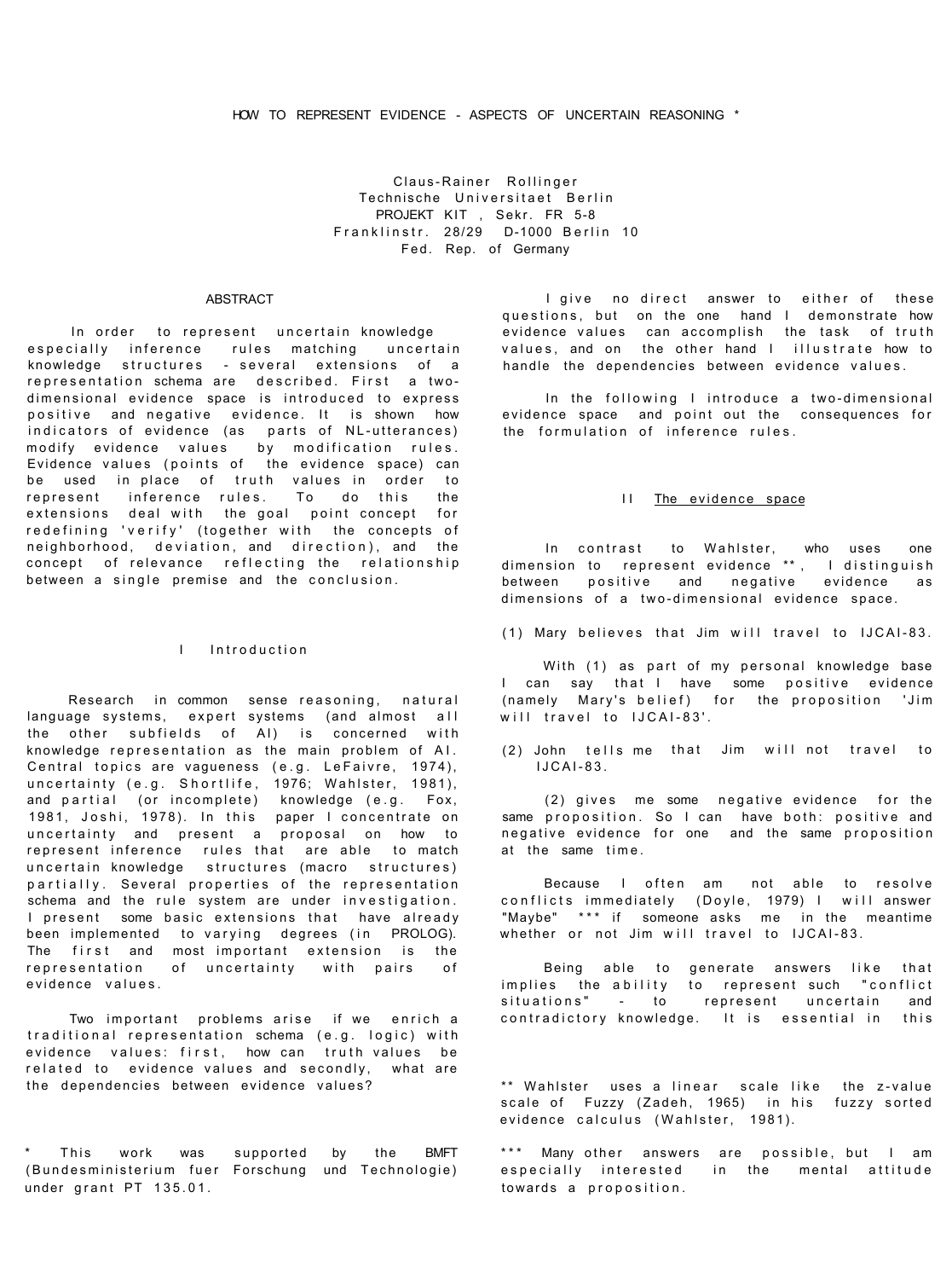context to be able to mark a proposition for positive and negative evidence with their corresponding values as well as the different sources having caused the "conflict" .

We have to differentiate between the following four important situations:

- i) (strong) positive and no negative evidence,
- ii) No positive and (strong) negative evidence,
- iii) No evidence at all.
- iv) Both, (some) positive and (some) negative evidence.

Using a one-dimensional linear scale to represent degrees of evidence for propositions, Wahlster is not able to distinguish between 'some positive and no-negative evidence' and 'strong positive and some negative evidence', if the difference between positive and negative evidence remains constant. Usually it is the latter which is not allowed (cf. Wahlster, 1981).

These cases reflect four ways in which something can be known: i) stands for 'I am sure that a proposition is true', ii) stands for 'I am sure that a proposition is false', iii) says that I know nothing about the 'truth' of a proposition, and  $iv$ ) says that my knowledge is contradictory that I can not decide whether a proposition is<br>'true' or 'false'. All the other possible or 'false'. All the other possible combinations of negative and positive evidence (= points/regions of the evidence space) can be verbalized in a similar way \*.

The two dimensions of the evidence space are given by the positive and the negative evidence. Each proposition is assigned exactly one evidence point (EP): EP(proposition)=(EP+,EP-) £ [0,1] X  $[0,1]$ .



of this approach will be The adequacy illustrated with the following examples:

(3) It may be true that it is false that Jim will travel to IJCAI-83.

Both the translation from NL to such representations (the understanding problem) and the generation of NL-utterances out of these representations are important tasks but are not in the focus of this paper.

In order to represent  $(3)$  and to determine its EP, it is helpful to interpret 'it may be true' and 'it is false' as indicators of evidence, where the first modifies the EP produced by the second. The very 'first' EP \*\* is created by an implicit part of the given sentence. This part is a constituent of every natural language utterance - it indicates the relationship between the real world and the proposition and says that

 $(4)$  In the real world IT IS THE CASE that (proposition).

(A) is successively modified by evidence indicators until the evidence point of the proposition is obtained and the mental attitude of the utterance producer is adequately expressed.

I introduce 'it is the case' as the operation that assigns  $(1,0)$  to a proposition Pi.

'IT IS THE CASE' ( $Pi$ )  $\longrightarrow$  Pi (1,0)

For each indicator of evidence, modification rules can be formulated that express how they modify EPs \*\*\*. Examples can be:

```
"IT IS TRUE" : EP * 1 : (EP+ * 1 , EP- * 1)
"IT MAY BE" : EP * 0.7 : (EP+ * 0.7, EP- * 0.7)
             **** \intif EP=(0,1) then (1,0)<br>**** If EP=(1,0) then (0,1)
TT IS FALSE': \prec if EP+ = EP- then (EP+, EP-)
                   if EP \in postive zone then (EP+, 1)(if EP \in \text{negative zone} then (1, EP-)
```
Now we can compute the EP of  $(3)$ :

Jim will travel to IJCAI-83

|  |  |                                        |  |             | IT IS THE CASE |  |
|--|--|----------------------------------------|--|-------------|----------------|--|
|  |  | $Jim$ will travel to IJCAI-83 $(1,0)$  |  |             |                |  |
|  |  |                                        |  | IT IS FALSE |                |  |
|  |  | $Jim$ will travel to IJCAI-83 $(0,1)$  |  |             |                |  |
|  |  |                                        |  |             | IT MAY BE TRUE |  |
|  |  | Jim will travel to IJCAI-83 $(0, 0.7)$ |  |             |                |  |
|  |  |                                        |  |             |                |  |

The next example (5) is nore complicated because of the different combination of indicators. but it is solvable in the same way. As in (3) 'it is the case' is given implicitly:

(5) It is false that it may be true that Jim will travel to IJCAI-83.

\*\* In order to modify something we need this very first point.

\*\*\* To make these modification rules more adequate the concept of neighborhood - introduced in the next section - would be helpful.

\*\*\*\* A continual function of 'it is false' would be more adequate but rather complicated. This definition shows some properties (of a continual function) relevant to the example.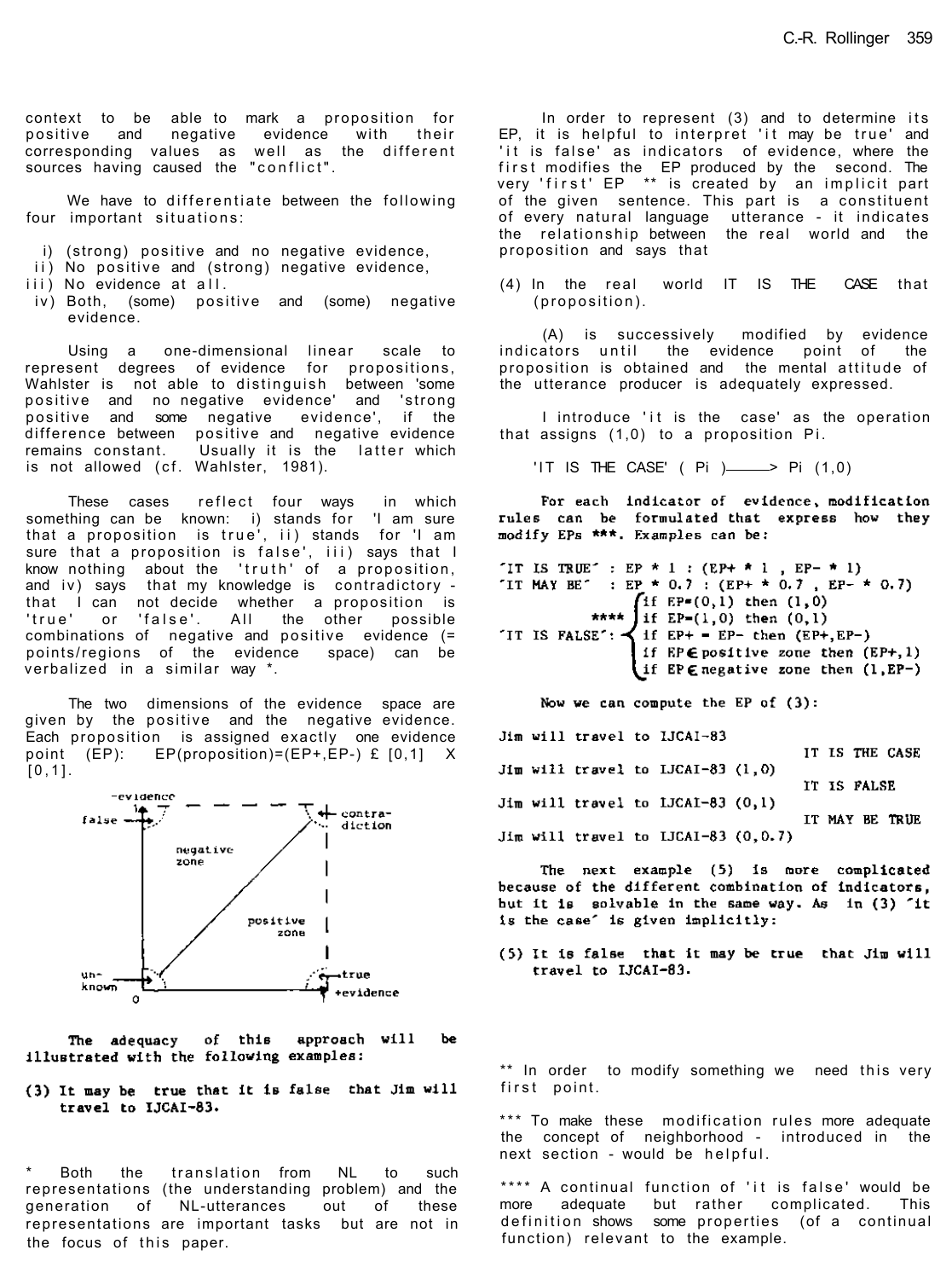Jim will travel to IJCAI-83 IT IS THE CASE Jim will travel to IJCAI-83 (1,0) IT MAY BE TRUE Jim will travel to IJCAI-83  $(0.7,0)$ IT IS FALSE Jim will travel to IJCAI-83  $(0.7,1)$ 

 $(0.7, 1)$  indicates that I have more negative than positive evidence for the proposition and the EP is close to the contradiction  $(1,1)$ . This expresses the attitude towards the proposition 'Jim will travel to IJCAI-83' well \*. The difference between (3) and (5) could be explicated in order to show in what way the ordering of the evidence indicators influences the meaning of a sentence. This difference is similar to the one between the meanings of different orderings of the modal operators 'necessity' and 'possibility' of modal logic. The aim of this example was to show that differences like this (of the ordering of evidence indicators) can be explicated in such a way.

## III Inference rules

In logic premises have to be verified in order to show that a conclusion is a theorem. Substituting truth values by evidence values we have to redefine the word 'verify'. What could it mean to 'verify a premise' if the propositions which could be supporting instances for the premise have EPs but no truth values? If we provide the premises with goal points (GP) \*\* then we can check whether or not the evidence point of a proposition matching a premise is identical with the goal point. If this is the case, then the proposition is a 'supporting instance' for the premise. We can do exactly the same with the conclusion: it gets a GP that becomes its evidence point if all premises are verified in the described way.

At this point the main difference between this and the predicate calculus is that in logic there is only one GP  $(1,0)$ , which is given implicitly. In my proposal each EP that is possible can stand for a GP.

To make the system more powerful the following extension is made: a proposition is a supporting instance for a premise if it matches and if its EP is compatible with the GP of the premise. In this context 'compatible' means that the neighborhood of

\* Usually the receiver of (5) expects the solution of the contradictory situation by the speaker. ("It is definite that he will travel!")

 $**$  The goal point of a premise tells us that the inference rule is applicable if the attitude to a proposition matching the premise (its evidence point) is identical to the wanted GP. As EPs GPs are pairs of values of the form  $(GP+, GP-)E[0,1]$  X  $[0,1]$ . They are elements of the evidence space too.

each GP is defined \* and that the EP is an element of this neighborhood. Now we can determine the 'quality' \*\* of the verification of a premise by computing the distance between the EP and the GP.

We can distinguish between at least two kinds of deviation from the GP: it is positive (more  $certain$  if the GP is an element of the positive zone (for positive and negative zone cf. the figure) and the EP is nearer than the GP to  $(1,0)$ , or if the GP is an element of the negative zone and the EP is nearer to  $(0,1)$  than the GP is. In all other cases the deviation is negative (more uncertain) (unless the GP is identical to the EP, of course). This distinction is a first attempt to<br>take into consideration the direction of the take into consideration the direction of the deviation . \*\* \*

The evidence point of the conclusion no longer depends only on the respective goal point but also on the quality of the verification of all premises and the direction of the deviation. Thus, the GP of the conclusion is also assigned a neighborhood<br>\*\*\*\*

The goal point concept is a first step towards achieving a partial matching of complex structures. With this concept we allow a premise to have the whole evidence space as its neighborhood. Such a premise is considered optional because it cannot be falsified. In carrying out an inference the system should be able to distinguish between obligatory and optional premises, because in strange situations with little time to "prove a theorem" the system should ignore the optional premises. To compute the quality of the verification of all premises the optional premises have to be taken into account differently than the obligatory ones because of their different degrees of relevance.

\* The neighborhood is a sphere of the evidence space with the goal point as its center. The GP together with a radius defines the neighborhood.

\*\* 'Quality' is introduced here as a technical term .

\*\*\* If the direction of the deviation of the premises is seen as a vector, then the EP of the conclusion (that is, the deviation from its goal point) can be computed with the vector calculus. This possibility is under investigation.

\*\*\*\* There are many possibilities for computing the actual evidence point of a conclusion, e.g. minimum, maximum, or average of the verification qualities, and vector calculus. It also should be possible to implement a special computation procedure for a special inference rule.